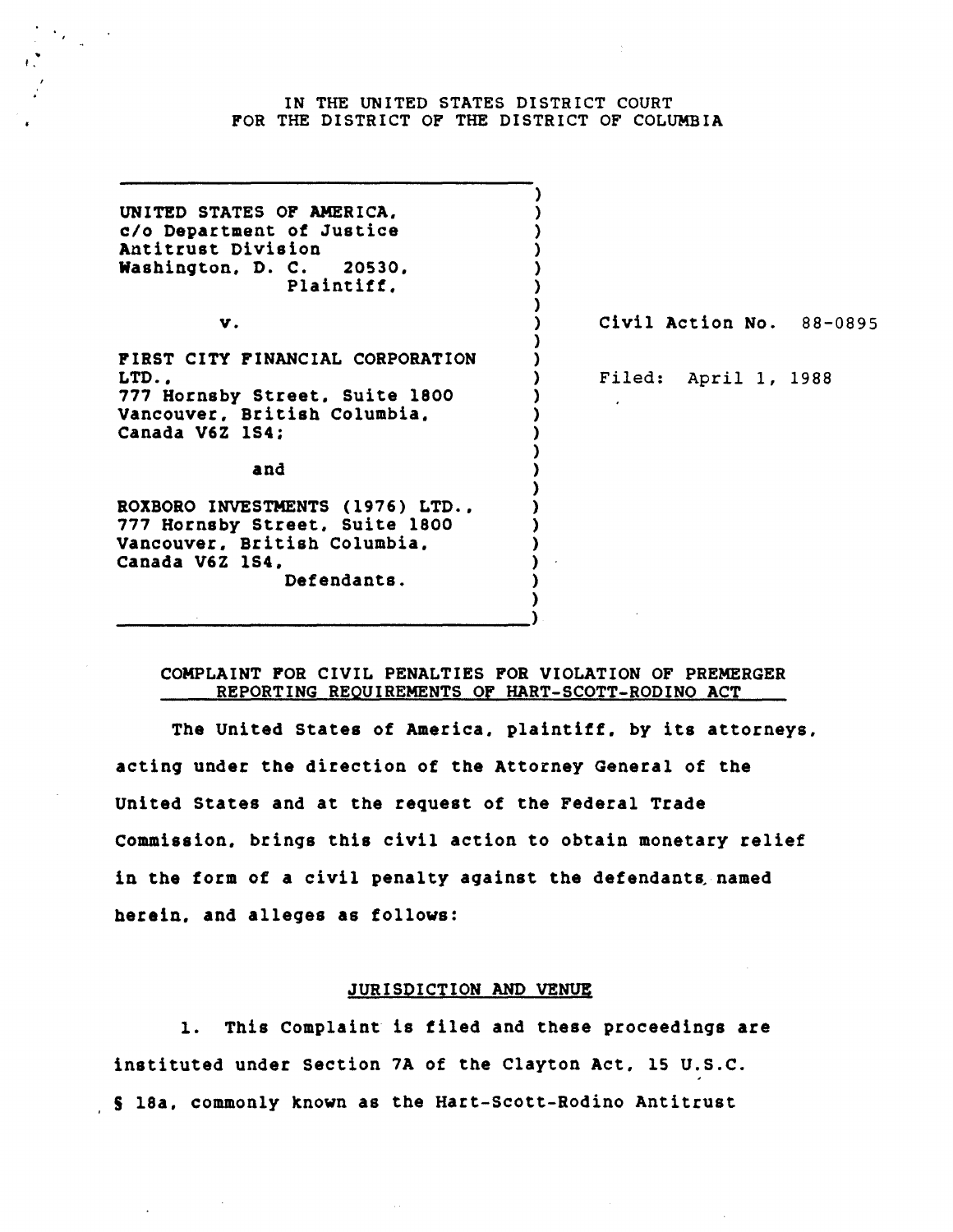Improvements Act of 1976 ("Hart-Scott-Rodino Act"). to recover a civil penalty for a violation of the Hart-Scott-Rodino Act.

2. This court has jurisdiction over this action pursuant to 15 U.S.C. S l8a(q). and 28 U.S.C. SS 1331. 1337. 1345 and 1355.

3. Each of the defendants i8 a Canadian corporation. Venue i8 properly based in this District under 28 U.S.C. SS l39l(d). Venue in this District is also proper by virtue of defendants' consent. in the Stipulation relatinq hereto. to the maintenance of this action and entry of Final Judqment in this District. Venue is also proper under 28 U.S.C. S1395(a).

### THE DEFENDANTS

4. First City Financial Corporation Ltd. ("First City") is made a defendant herein. First City is a British Columbia. Canada corporation with its principal place of business at 777 Hornsby Street. Suite 1800. Vancouver. British Columbia. Canada V6Z lS4. First City provides diversified financial services, as well as qeneral equipment leasinq services. First City is an indirect subsidiary of (and an entity included within) Roxboro Investments (1976) Ltd. ("Roxboro").

5. Roxboro is made a defendant herein. Roxboro is an Alberta. Canada corporation with its principal place of business at 777 Hornsby Street, Suite 1800. Vancouver. British Columbia, Canada V6Z lS4. At all times pertinent to this proceedinq. Roxboro was the ultimate parent entity of First City.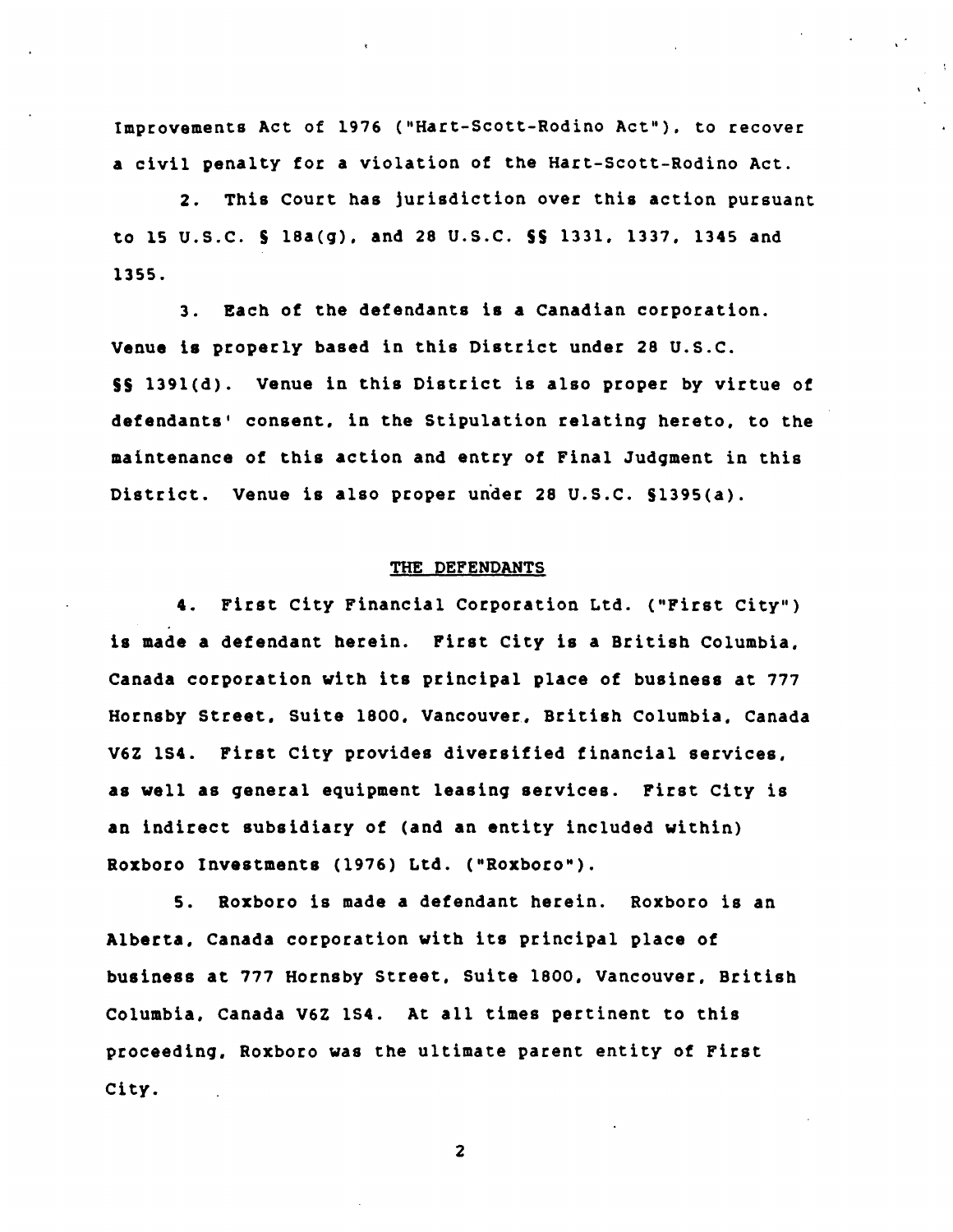## ASHLAND OIL INC.

6. Ashland Oil Inc. ("Ashland") is a Kentucky corporation with its principal oftice at Ashland Drive. Russell. Kentucky 41169.

I.

# VIOLATION ALLEGED

7. The Hart-Scott-Rodino Act. 15 U.S.C. S 18a. prohibits certain acquisitions of votinq securities or assets until a notification has been filed with the Department of Justice and the Federal Trade Commission and a waitinq period has expired.

8. Ashland and each of the defendants at all times pertinent to this proceedinq have been enqaqed in commerce. or in activities affectinq commerce. within the meaninq of Section 1 of the Clayton Act, 15 U.S.C. § 12.

9. Ashland and each of the defendants at all times pertinent to this proceedinq had assets above the threshold established by Section (a) of the Hart-Scott-Rodino Act. 15 U.S.C. S 18a(a). Ashland had total assets in excess of \$100 million, and each of the defendants had total assets in excess of \$10 million.

10. Durinq the period from February 11, 1986 throuqh February 18, 1986. defendants acquired votinq securities of Ashland.

11. On February 19. 1986, defendants acquired approximately 85.000 shares of Ashland common stock. As a result of that transaction. defendants held an aqqreqate total amount of votinq securities of Ashland in excess of \$15 million.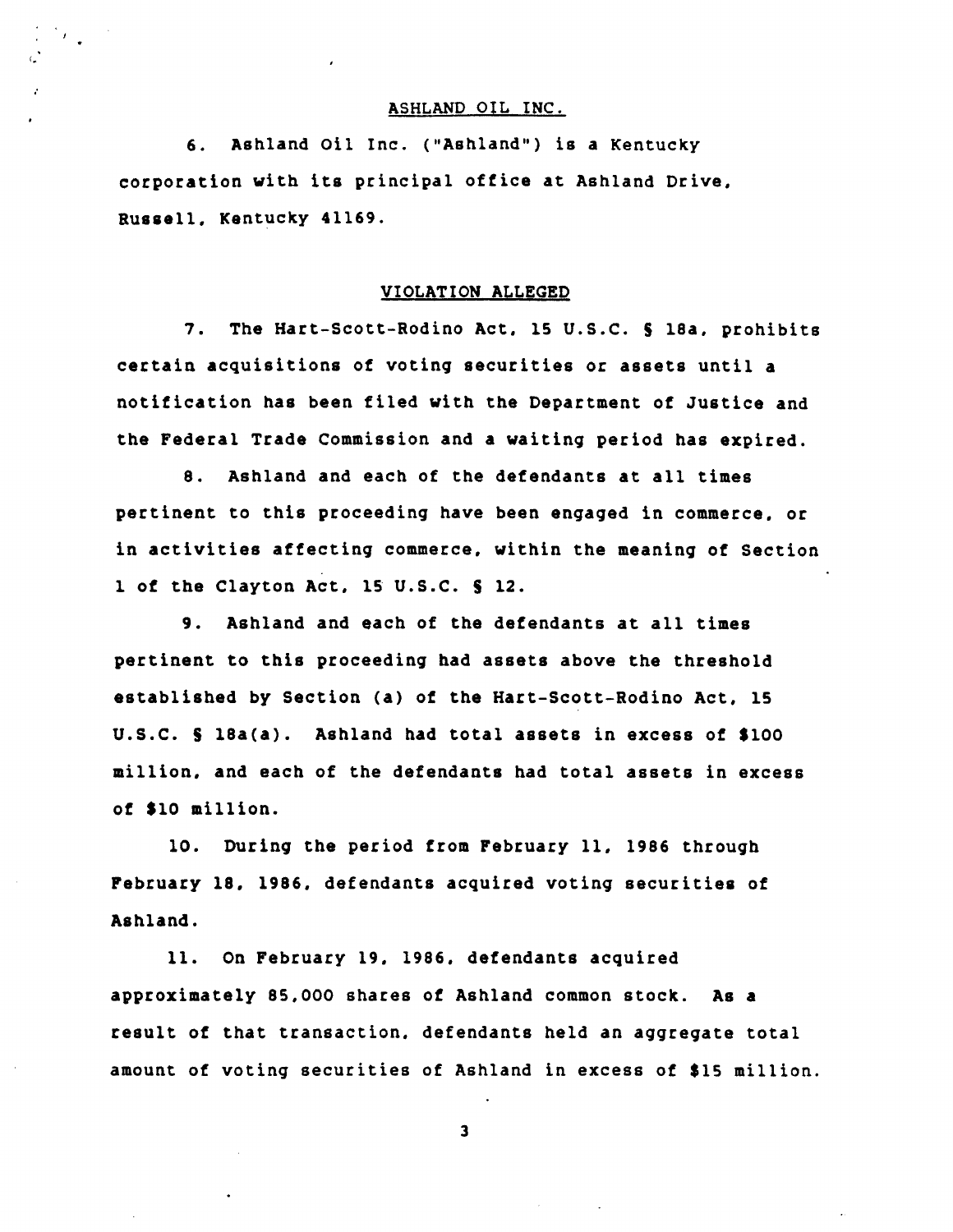12. Defendants continued to acquire additional voting securities of Ashland in the period from February 19. 1986 through February 28. 1986.

13. On March 3. 1986. Bear. Stearns & Co. ("Bear. Stearns"). acting as the agent of the defendants. began making purchases of shares of Ashland stock on behalf of the defendants.

14. Defendants through their agent Bear. Stearns continued to acquire additional voting securities of Ashland during the period from March 3. 1986 through March 25. 1986.

15. The transaction described in Paragraph 11. by which the defendants acquired an aggregate total amount of voting securities of Ashland in excess of \$15 million. and the transactions described in Paragraphs 12. 13. and 14 were subject to the notification and waiting period requirements of the Hart-Scott-Rodino Act and the requlations promulgated thereunder, 16 C.F.R. § 800 et seq. The Hart-Scott-Rodino Act and regulations required Roxboro. as the ultimate parent entity of First City. or First City. as an entity included within Roxboro and authorized by Roxboro to file on Roxboro's behalf. to file the notification and to observe a waiting period before acquiring an aggregate total amount of voting securities of Ashland in excess of \$15 million.

16. Defendants did not comply with the reporting and waiting period requirements of the Act before making the acquisitions described in Paragraphs 11. 12. 13. and 14 above.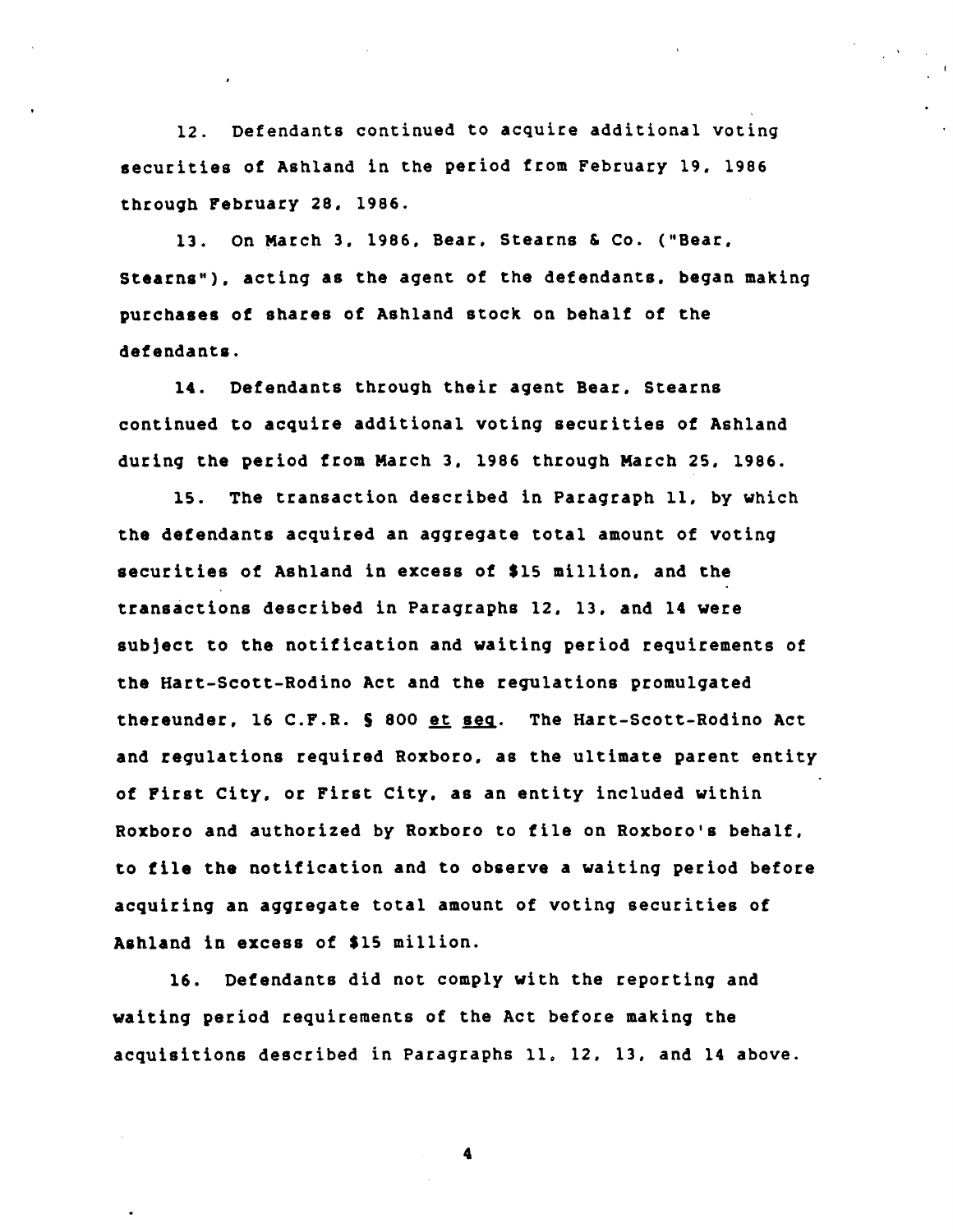17. On March 28. 1986. Roxboro submitted a notification and report form under the Hart-Scott-Rodino Act. statinq an intention to acquire at least 50% of the voting securities of Ashland. The Hart-Scott-Rodino Act waitinq period relatinq to that filinq expired on April 27. 1986.

18. On April 2. 1986. defendants sold all their interest in Ashland stock.

19. Defendants were continuously in violation of the Hart-Scott-Rodino Act durinq the period from February 19. 1986 throuqh April 2. 1986 (43 days).

20. Section *(q)(l)* of the Hart-Scott-Rodino Act. 15 U.S.C. 5 18a(q)(1). provides that any person. or any officer. director. or partner thereof. who fails to comply with the Act shall be liable to the United States for a civil penalty of not more than \$10.000 for each day durinq which such person is in violation of the Act.

#### PRAYER

WHEREFORE. plaintiff prays:

1. That the Court adjudqe and decree that defendants were in violation of the Hart-Scott-Rodino Act. 15 U.S.C. 5 18a each day of the period from February 19. 1986 throuqh April 2. 1986;

2. That defendants be ordered to pay to the United States an appropriate civil penalty as provided by Section  $(q)(1)$  of the Hart-Scott-Rodino Act, 15 U.S.C.  $\frac{1}{2}$  18a(q)(1);